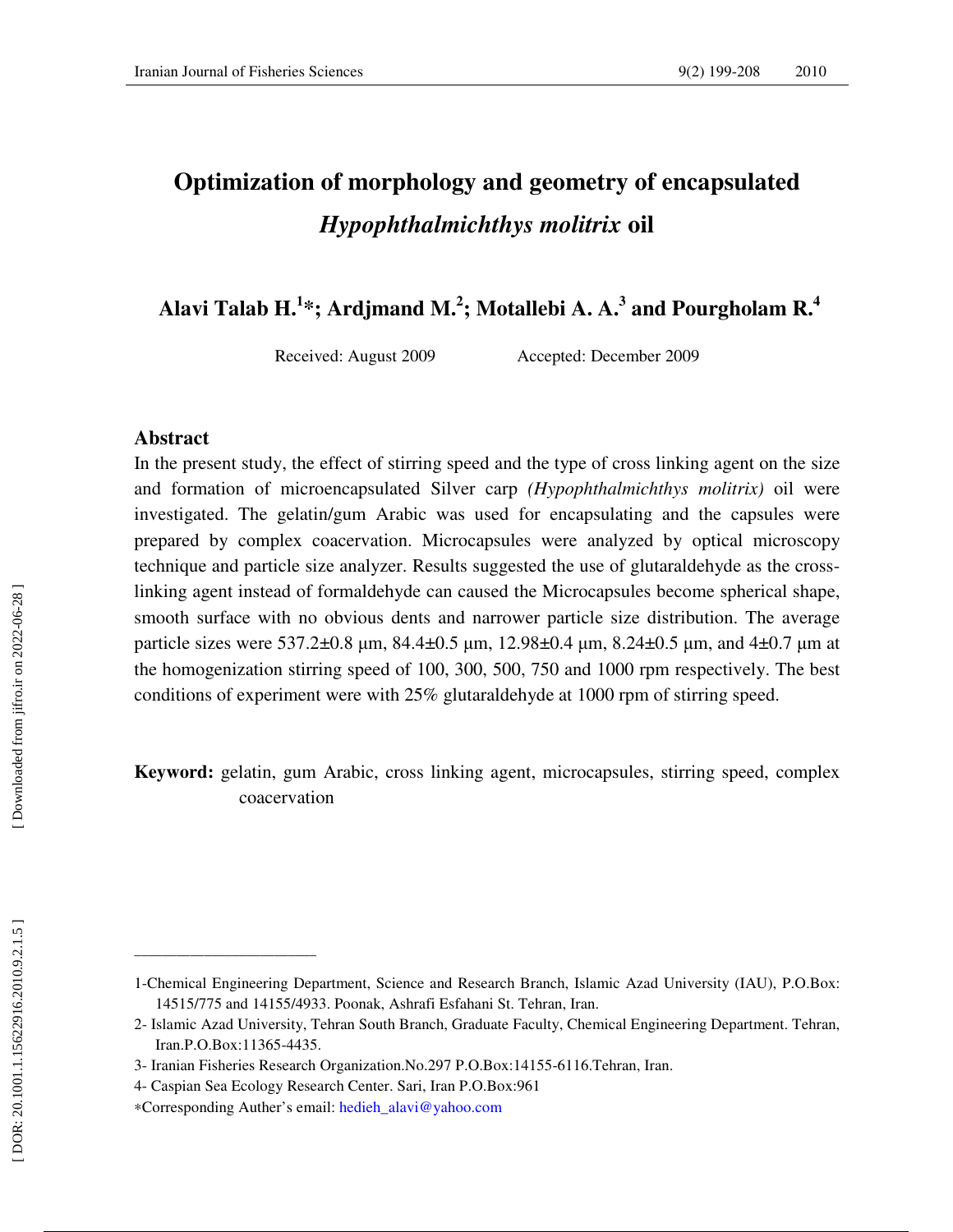# **Introduction**

Microencapsulation offers the possibility to protect sensitive food ingredients like omega-3 fatty acids against adverse environmental conditions and to control their release (Kolanowski *et al.*, 2004). The wall materials of the microcapsules protect the core substance against influence of oxygen light and humidity (Loksuwan, 2007). Stability and shelf life of fish oil can be improved by microencapsulation (Loksuwan, 2007). Encapsulating agents are for food and pharmaceuticals application. Gum Arabic hydrolyzed starches gelatin chitosan and alginate used as wall materials (Loksuwan, 2007) .autoxidation is particularly important when supplementing foods with omega-3 fatty acids especially the long chain polyunsaturated fatty acids such as docosahexanoeic and eicosapentanoeic acid were applied due to the high degree of unsaturated fatty acids (Drusch *et al*. , 2008) . Microencapsulation is defined as a technology of packaging solids, liquids or gaseous materials in capsules (Drusch *et al*., 2006). Coacervation is a colloidal phenomenon. Neutralization of the overall positive charges on one of the colloids (by the negative charges) is used to separate the polymer-rich complex coacervate phase (Kolanowski *et al*., 2004). Traditionally, gelatin is used in combination with gum Arabic in numerous studies (Drusch *et al*., 2008). Complex coacervation is a phase separation of one or many hydrocolloids from the initial solution and the subsequent deposition of the newly formed coacervate phase around the active ingredient suspended or emulsified in the same reaction media(Drusch *et al*. , 2008) .The coacervate can be hardened by crosslinking agents (Drusch *et al*. , 2008). Complex coacervation is possible being run only at the pH values below the isoelectric point of gelatin. It is at these pH values that gelatin becomes positively charged, but gum Arabic continues to be negatively charged (Kolanowski *et al*., 2004). Microcapsulation can be accomplished by different techniques spray drying, spray chilling, spray cooling, extrusion coacervation and co-crystallization (Venskutonis & Bylaite, 2001). The process of complex coacervation microencapsulation comprises four basic steps: emulsification, coacervation, gelation and hardening (Dong *et al*., 2008). A crosslinking agent is used to harden the microcapsule walls and stabilizing the structure during this process (Dong *et al*., 2008). The changes in size and distribution of microcapsules produced by changing emulsification stirring speed appear as expected (Chang *et al*., 2006). In this study fish oil are encapsulated for several reasons: (1) to retain them in a food product during storage and increase their shelf life; (2) to protect the oil from undesirable interaction with the food; (3) to guard against light, heat, moisture or air induced reactions or oxidation; (4) to provide the controlled or delayed release of flavor and (5) to mask objectionable flavors.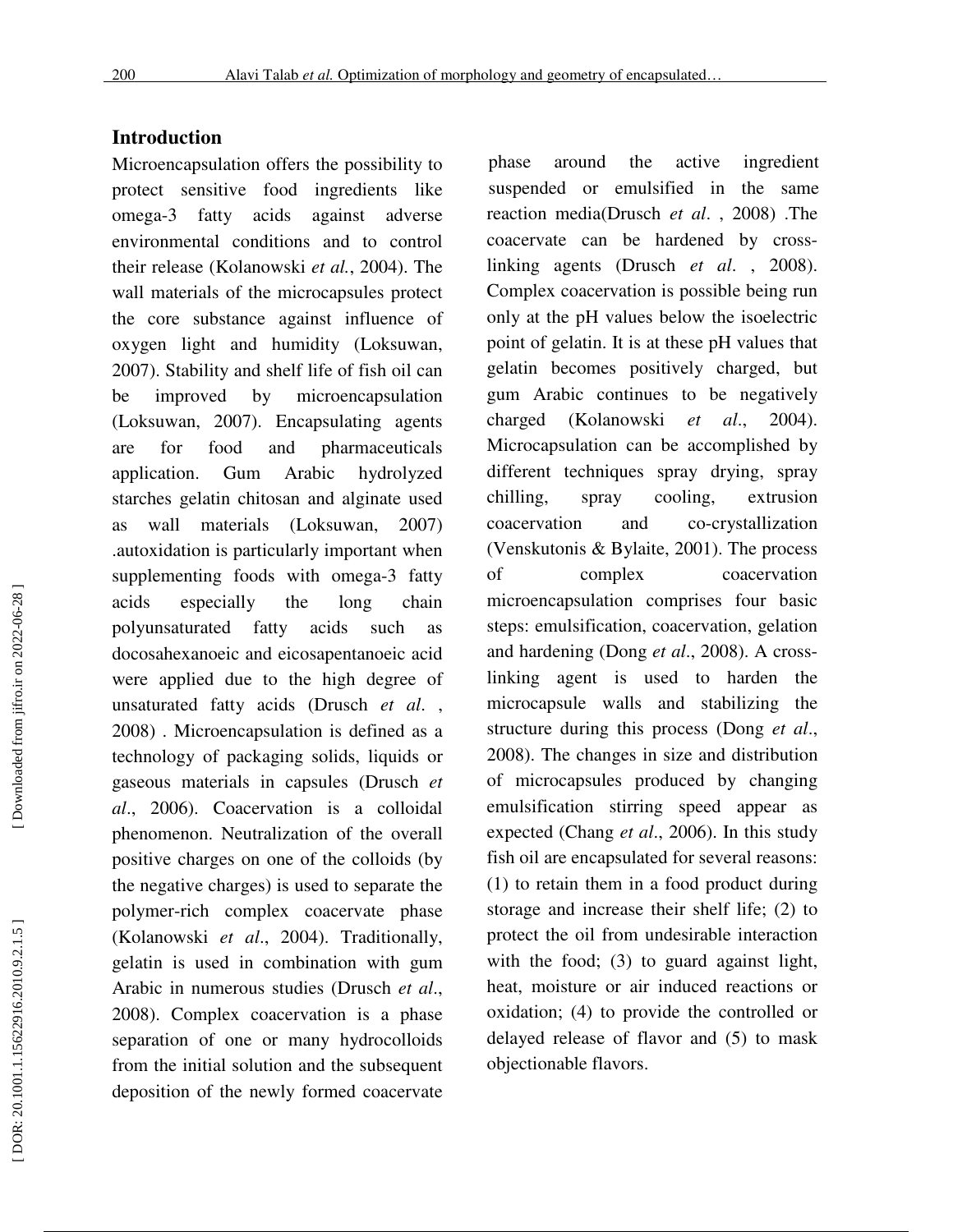#### **Materials and methods**

Gelatin solution (12.5weight percent, wt) and gum Arabic (12.5% wt) were mixed at 40 ºC for 30 min at 100 rpm (Dong *et al*., 2007). 4.2 g of purified *Hypophthalmichthys molitrix* oil was mixed with 0.5 g of polyvinyl alcohol at 40 °C for 30 min at 100 rpm, during mixing, 200 ml of distilled water, was added to mixture. At 40 ºC the pH of the emulsion was adjusted to 4.5-5 by adding  $10\%$  (w/w) aqueous acetic acid solution at 100 rpm. Then 200 ml of distilled water added to the above mixture at 0 ºC and mixed for 60 min at 100 rpm (Dong *et al*., 2008). After 60 min, the pH was adjusted to 9.5-9.7 through the addition of 10% (w/w) aqueous solution of sodium hydroxide. The 10% aqueous solution of formaldehyde was added to start the cross linking in the microcapsules for 30 min at 3-5 ºC and the stirring rate of 100 rpm . The pH was adjusted to 9.5 once more through addition of 10% (w/w) aqueous solution of sodium hydroxide. The solution under this condition agitated for 22 h. Finally the microcapsules were filtered,

washed and recovered (Drusch *et al*., 2008). The same method was applied for glutaraldehyde at the stirring speed of 100, 300, 500, 750 and 1000 rpm, respectively. The morphology and particle size distribution of microcapsules were analyzed by optical microscopy (Carl Zeiss Germany) connected to a digital video camera (Canon PC 1089 Japan) and particle size analyzer (LEICADMLB Germany).The effect of glutaraldehyde and polyvinyl alcohol were investigated in microcapsules formation and their results were compared.

#### **Results**

The appearance of emulsions structure was checked in optical microscopy under 3 and 10 × magnifications. The size of microcapsules particle were from 537.2±0.8  $\mu$ m (n: 20) to 4 $\pm$ 0.7  $\mu$ m (n: 20) at the homogenization stirring speed range of 100 to 1000 rpm, respectively. Figures (1 to 17) showed morphology and particle size distribution of microcapsules after reticulation versus stirring speed.



**Figure1:The microcapsules at 100 rpm Figure 2: The microcapsules at 300 rpm**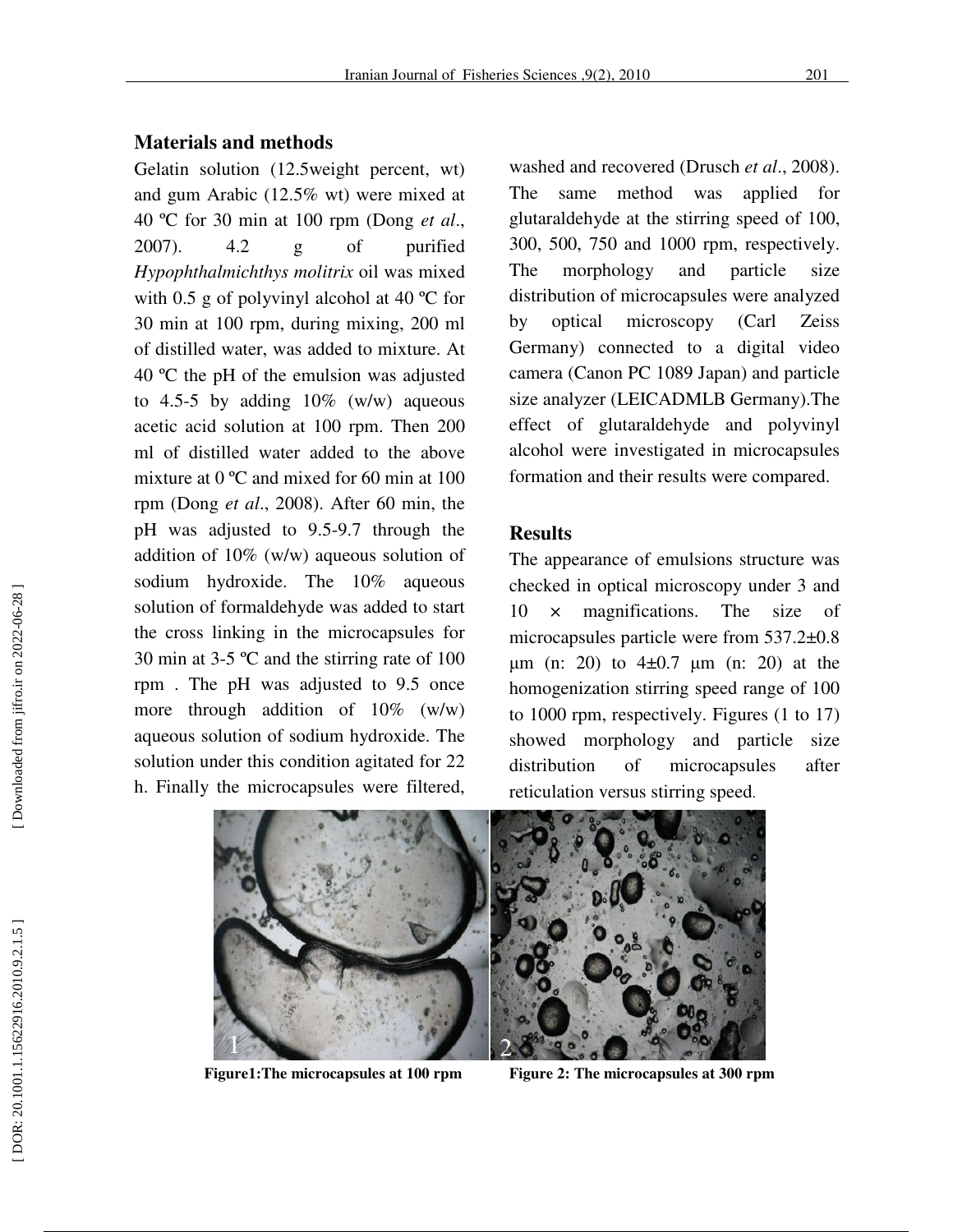

**Figure 3: The microcapsules at 500 rpm Figure 4: The microcapsules at 750 rpm**



**Figure 5: The microcapsules at 1000 rpm** 

**Figure 6: The size distribution of the microcapsules at 100 rpm**



**Figure 7: The size distribution of the microcapsules at 300 rpm Figure 8: The size distribution of the microcapsules at 500 rpm**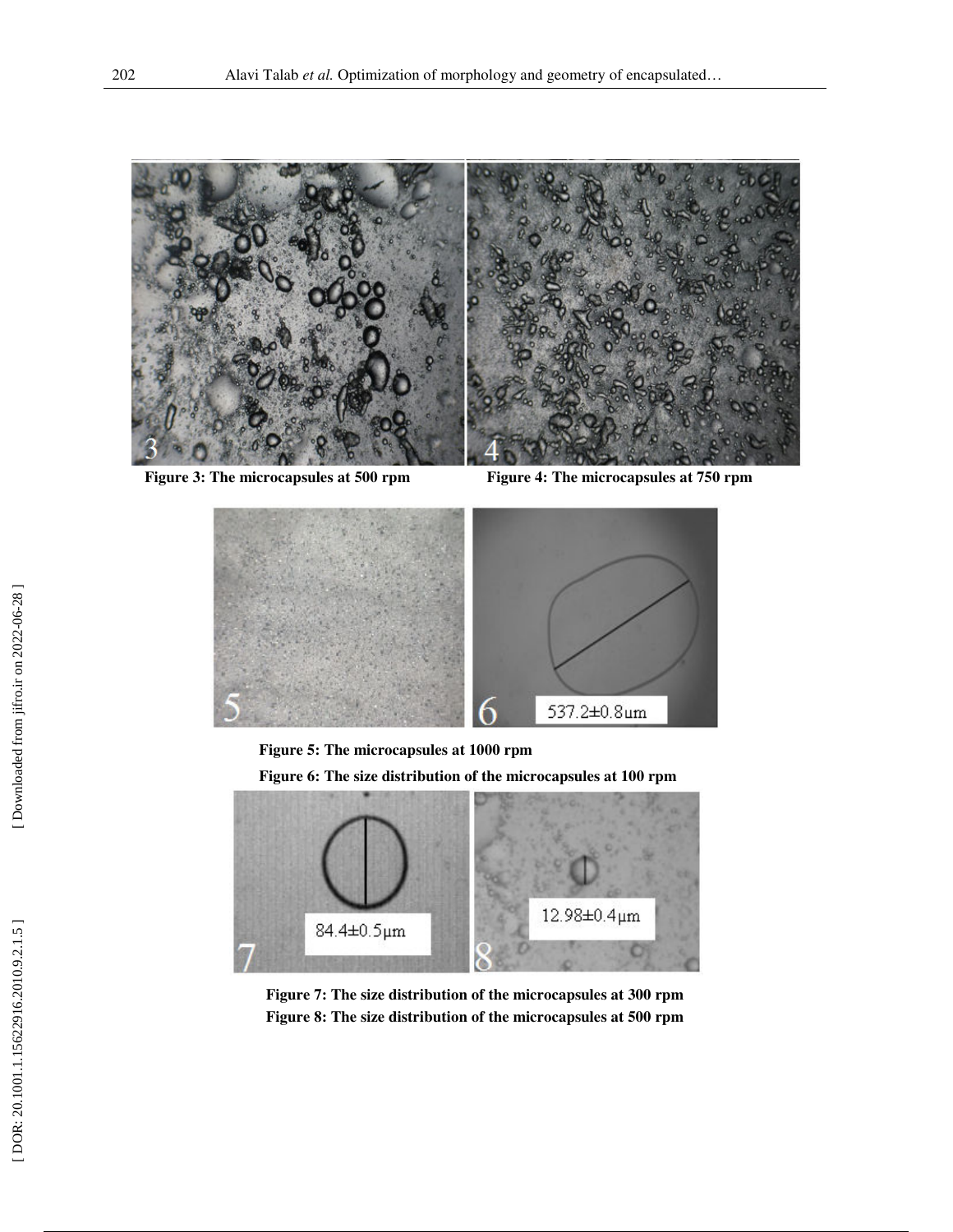

**Figure 9: The size distribution of the microcapsules at 750 rpm Figure 10: The size distribution of the microcapsules at 1000 rpm** 



**Figure 11: The microcapsules with formaldehyde Figure 12: The microcapsules with glutaraldehyde**



**Figure 13: The size distribution of the microcapsules with formaldehyde at 300 rpm** 

**Figure 14: The size distribution of the microcapsules with glutaraldehyde at 300 rpm**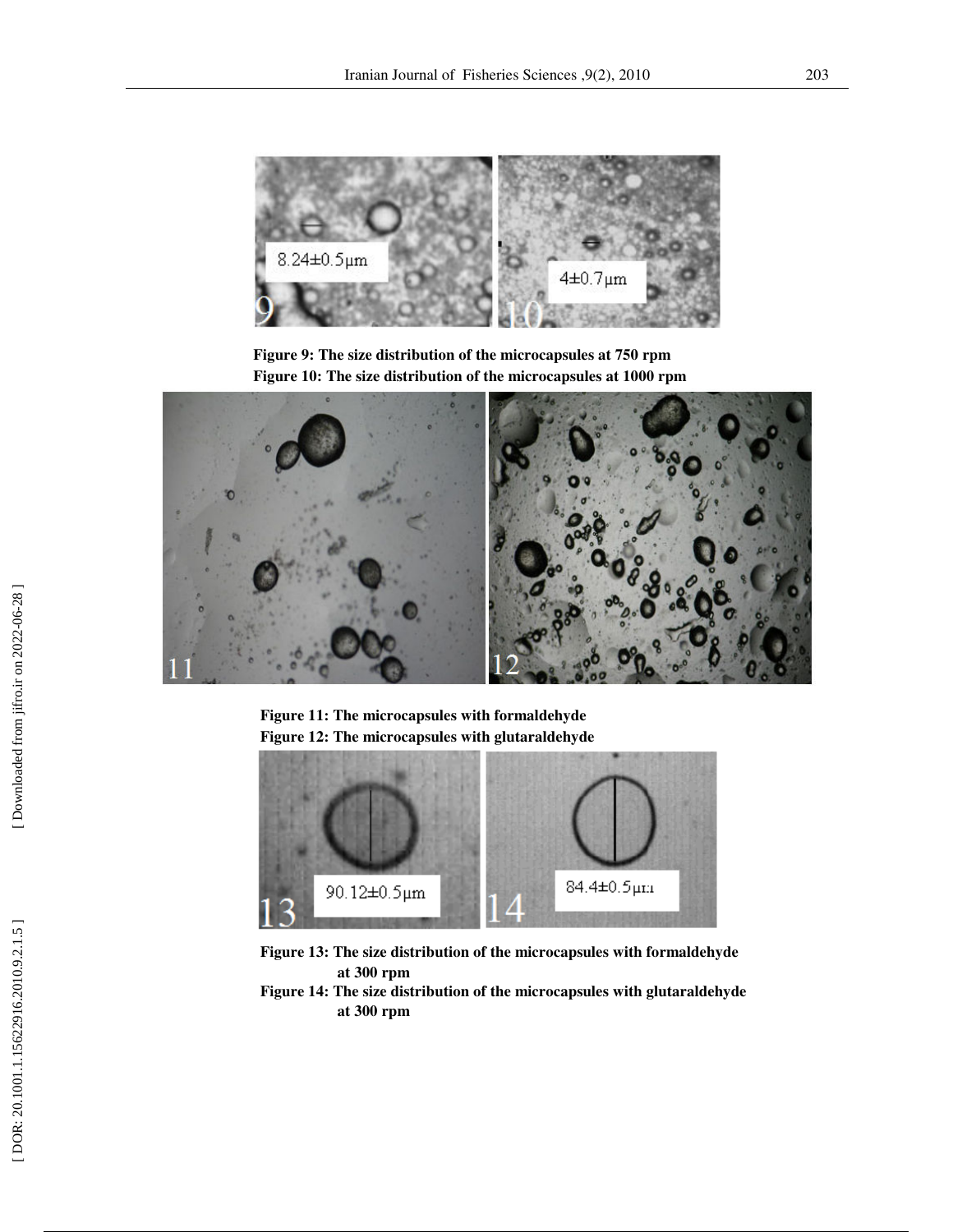

**Figs 15: The morphology and the particle size distribution of the microcapsules with polyvinyl alcohol and without glutaraldehyde at the 1000 rpm** 



**Figure 16: The morphology and the particle size distribution of the microcapsules with glutaraldehyde and without polyvinyl alcohol at the 1000 rpm Figure 17: The morphology and the particle size distribution of the microcapsules Without polyvinyl alcohol and glutaraldehyde at the 1000 rpm**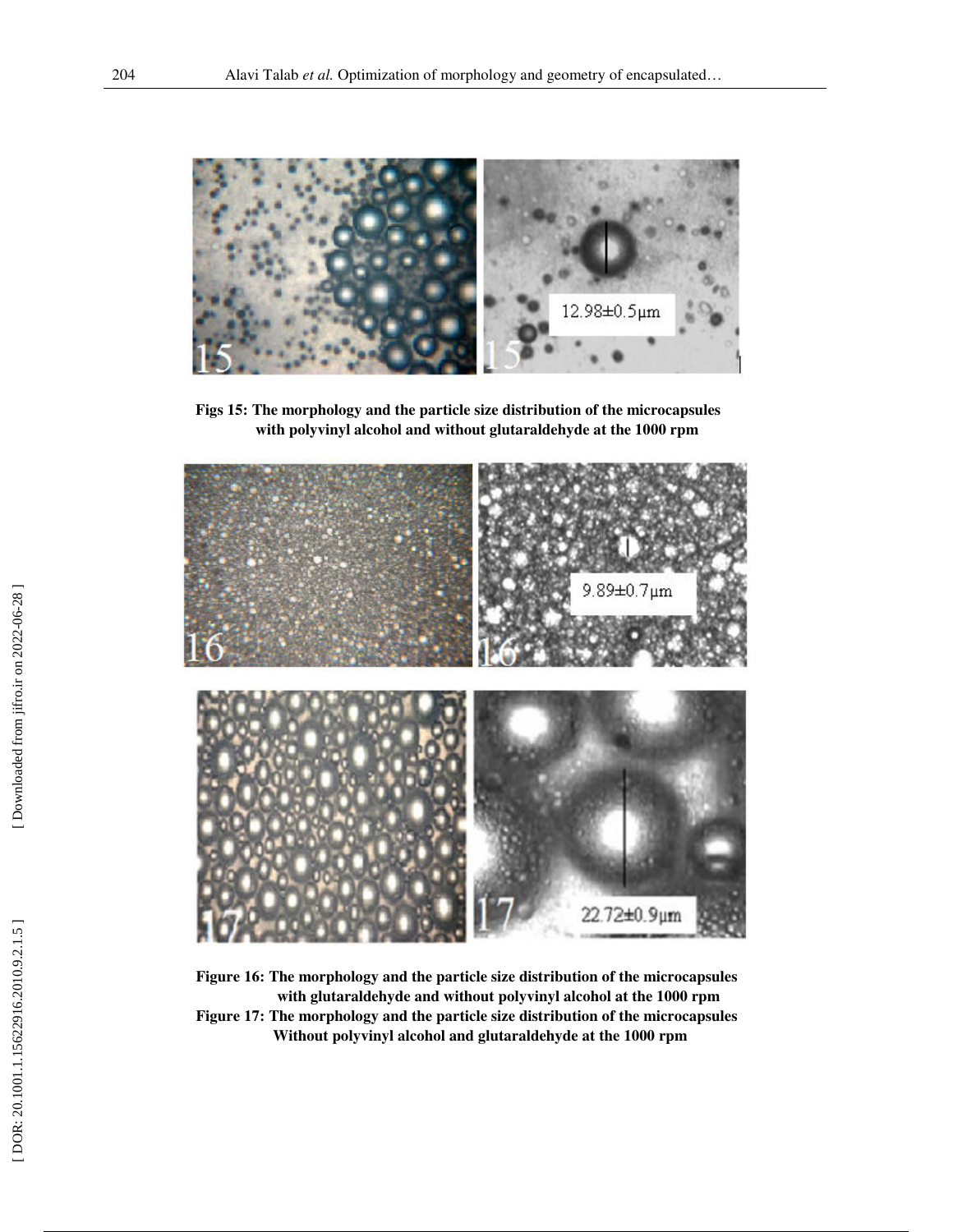| <b>Stirring</b><br>speed(rpm) | Formaldehyde<br>$10\%$ | Glutaraldehyde<br>25% | Poly vinyl<br>alcohol<br>(0.5g) | <b>Morphology</b>                 | <b>Size</b><br>distribution<br>$(\mu m)$ |
|-------------------------------|------------------------|-----------------------|---------------------------------|-----------------------------------|------------------------------------------|
| 100                           | Without                | With                  | With                            | Irregular and big                 | $537.2 \pm 0.8$                          |
| 300                           | With                   | Without               | With                            | Irregular and big                 | $90.12 \pm 0.5$                          |
| 300                           | Without                | With                  | With                            | More regular                      | $84.4 \pm 0.5$                           |
| 500                           | Without                | With                  | With                            | Regular and small                 | $12.98 \pm 0.4$                          |
| 750                           | Without                | With                  | With                            | More regular and<br>smaller       | $8.24 \pm 0.5$                           |
| 1000                          | Without                | With                  | With                            | Spherical shape<br>and very small | $4 \pm 0.7$                              |
| 1000                          | Without                | Without               | With                            | Irregular                         | 12.98±0.5                                |
| 1000                          | Without                | With                  | Without                         | Irregular                         | $9.89 \pm 0.7$                           |
| 1000                          | Without                | Without               | Without                         | Irregular and big                 | $22.72 \pm 0.9$                          |

| Table1: Comparison of morphology and size distribution of microcapsules at different operational |  |
|--------------------------------------------------------------------------------------------------|--|
| condition by complex coacervation method                                                         |  |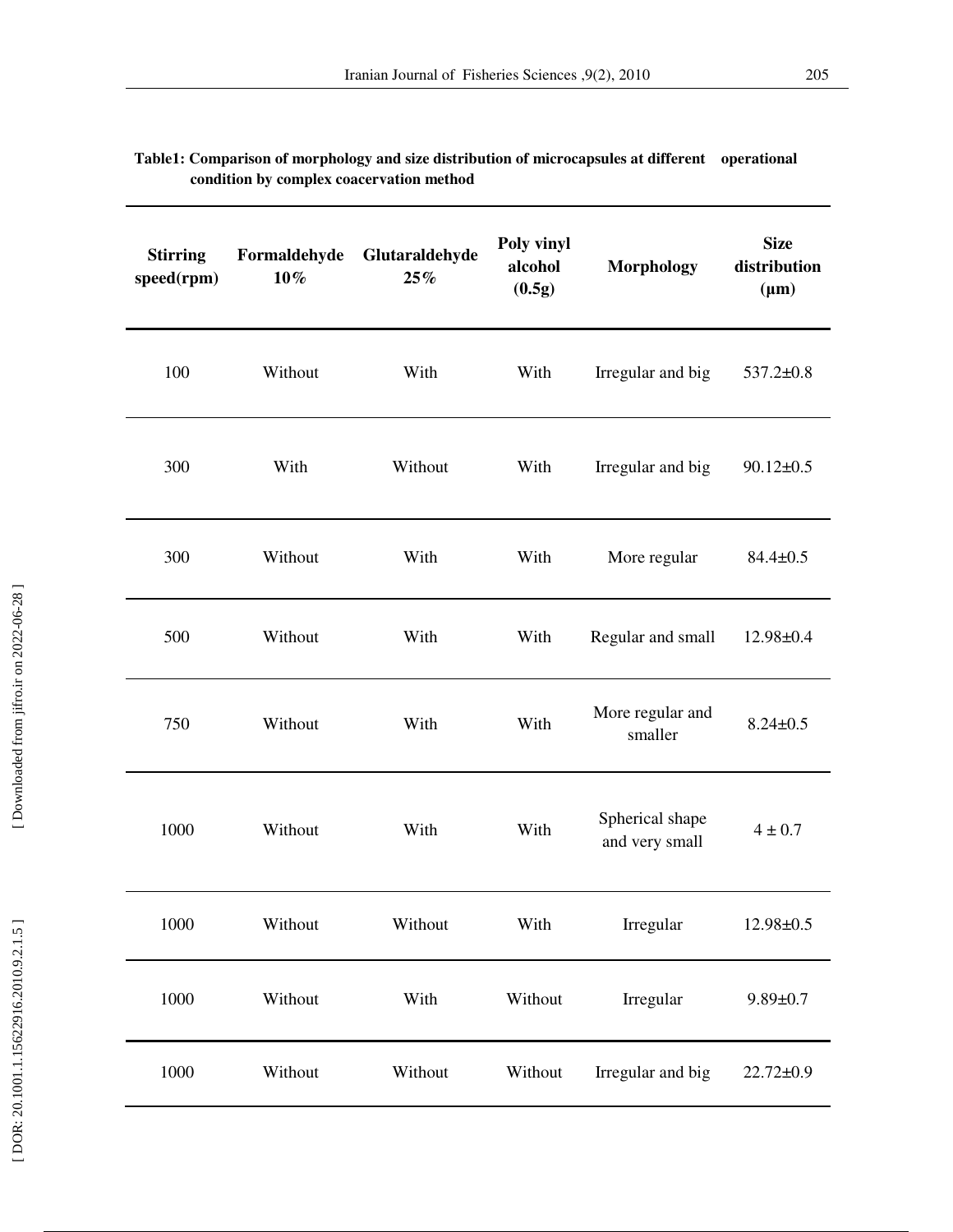### **Discussion**

The emulsion used to form micro particles allowed the preparation of particles with a spherical shape in Figs 1 to 5 and size distribution as shown in Figs 6 to 10. When glutaraldehyde was used as the cross linking agent instead of formaldehyde, the morphology became spherical and the particle size distribution became narrower (Figs 11 to 14).Figure 1 demonstrates the effect of stirring speed on the morphology of microcapsules. When the stirring speed was 100 rpm, the difference of the oil content in different particle size microcapsules was very important. I comparison with the smaller particle size microcapsules  $(4\pm 0.7, 8.24\pm 0.5$  and 12.98±0.4 µm), the bigger ones (84.4±0.5 and  $537.2\pm0.8$  µm) had higher oil content (Figs 6 to 10). This was due to the fact that, at lower stirring speed, lots of emulsion droplets floated upward and accumulated into microcapsules with bigger size and higher oil contents (Dong *et al*., 2007). Accordingly, the quantity of coacervates in the bulk was relatively increased which deposited around a small quantity of residual emulsion droplets and formed relatively smaller microcapsules with lower oil content. At the stirring speed of 300 rpm, the difference in microcapsules with different particle size was small (84.4±0.5 µm) (Fig 7). When the stirring speed was increased to 500 rpm, the morphology of microcapsules became irregular due to the violent stirring (Figs. 1 to 5). As the stirring speed decreased the mean particle size of the microcapsules increased and the particle size distribution became wider (Chang *et al*., 2006). When the stirring speed

decreased from 500 rpm to 300 rpm, the mean particle size of microcapsules increased from  $12.98 \pm 0.4$  µm to  $84.4 \pm 0.5$ µm. Also when the stirring speed decreased from 300 rpm to 100 rpm, the mean particle size of microcapsules increased from 84.4±0.5 µm to 537.2±0.8 µm. When the stirring speed was below 100 rpm microcapsules could not be formed (Dong *et al*., 2007) . Since the effect of the stirring speed on the particle size of spherical microcapsules was also very important, the spherical microcapsules with desired particle size could be made by modulating the stirring speed. By increasing the stirring speed, the loading of microcapsules was also increased, because the amount of coacervates deposited around emulsion droplets was reduced at the high stirring speed (Dong *et al*., 2007). The spherical microcapsules had narrower particle size distribution and uniform morphology at 1000 rpm which is the optimum stirring speed. When glutaraldehyde was used as a cross-linking agent instead of formaldehyde, the morphology and particle size distribution of microcapsules changed significantly and became narrower (Figs 11 to 14) suggesting that spherical microcapsules can be produced by the glutaraldehyde cross-linking agent instead of formaldehyde .This also has been showed by previous studies (Drusch *et al*., 2008). Using gelatin and gum Arabic as wall material and Fitofague oil as core material, the effect of various processing parameters, including the kind of crosslinking agent and stirring speed on the morphology and particle size distribution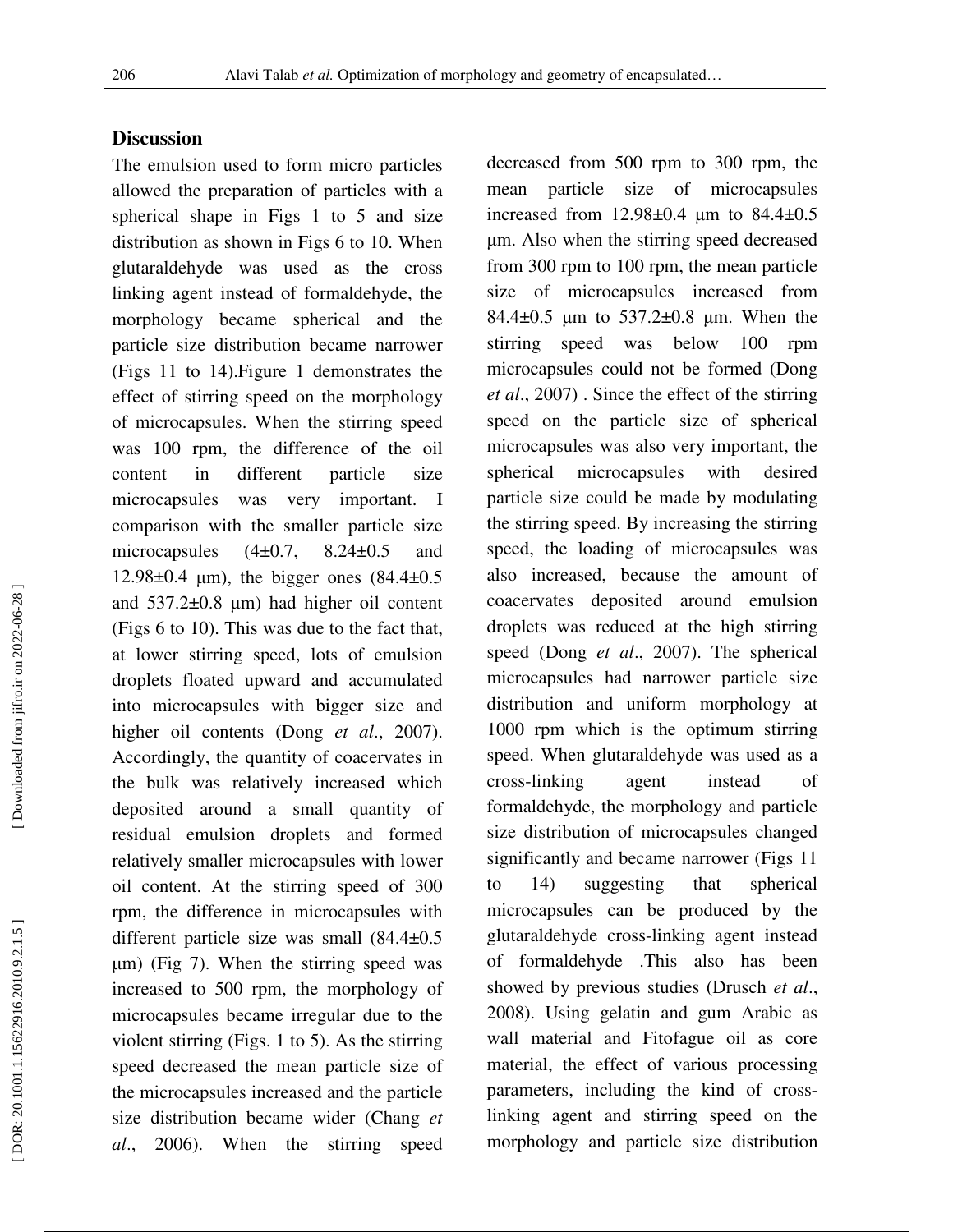were investigated. The Optimum conditions for preparing the spherical microcapsules obtained at wall material concentration 12.5% wt core/wall 1:1 pH 4.5-5 and the stirring speed of 1000 rpm by using glutaraldehyde as the cross linking agent instead of formaldehyde Where in such a condition, morphology and particle size distribution became spherical shape, more regular, with smooth surface and narrower size distribution.

# **Acknowledgments**

The authors would like thank Islamic Azad University, Science and Research Branch and Iranian Fisheries Research Organization for their assistance and financial support.